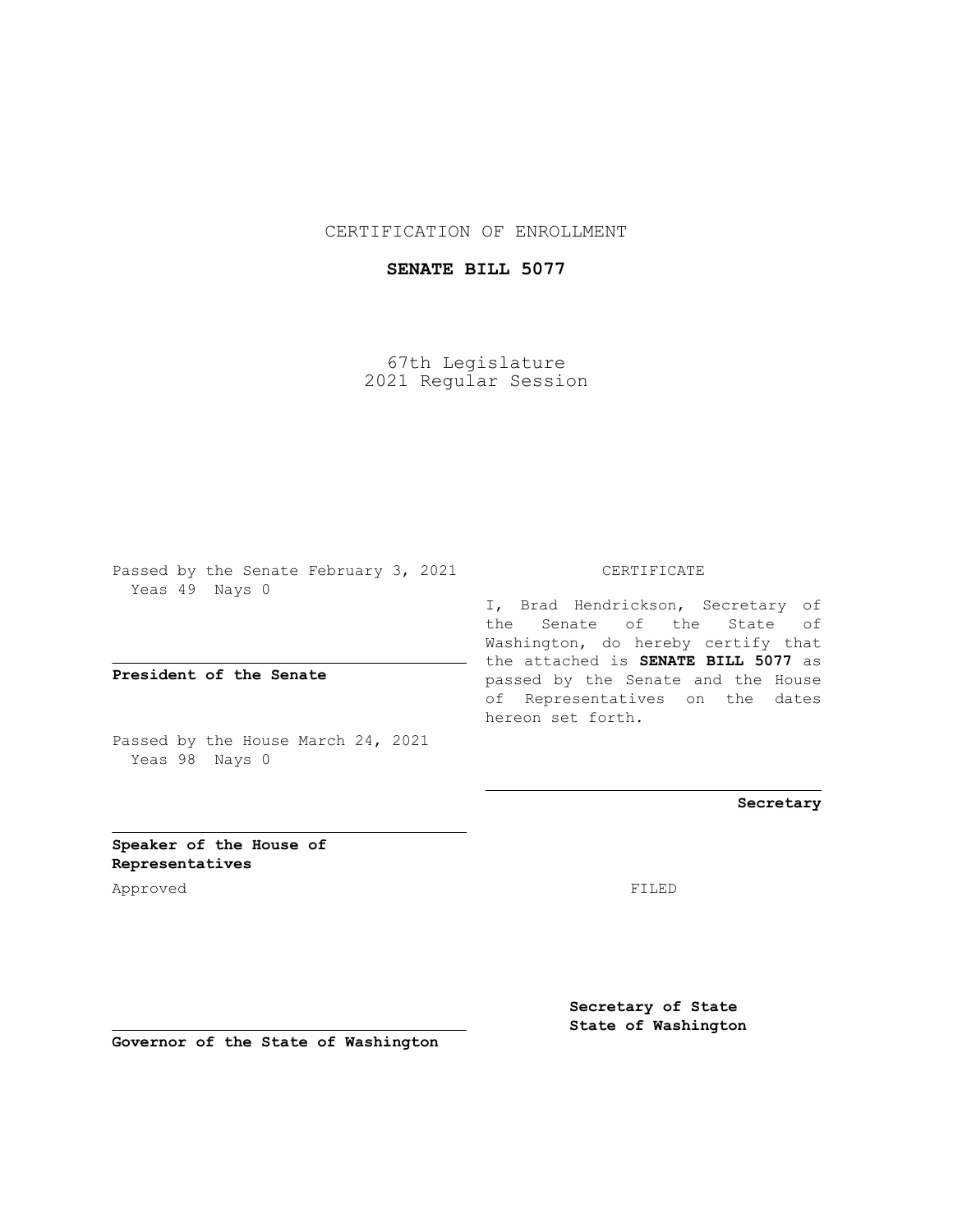## **SENATE BILL 5077**

Passed Legislature - 2021 Regular Session

**State of Washington 67th Legislature 2021 Regular Session**

**By** Senators Dozier, Mullet, Brown, Das, Warnick, and Wilson, C.; by request of Department of Financial Institutions

Prefiled 01/05/21. Read first time 01/11/21. Referred to Committee on Business, Financial Services & Trade.

 AN ACT Relating to providing authority to licensed companies to allow licensed mortgage loan originators to work from their residences without the company licensing the residence as a branch office of the company; and amending RCW 31.04.027, 31.04.075, 5 19.146.0201, and 19.146.265.

6 BE IT ENACTED BY THE LEGISLATURE OF THE STATE OF WASHINGTON:

7 **Sec. 1.** RCW 31.04.027 and 2018 c 62 s 11 are each amended to 8 read as follows:

9 (1) It is a violation of this chapter for a licensee, its 10 officers, directors, employees, or independent contractors, or any 11 other person subject to this chapter to:

12 (a) Directly or indirectly employ any scheme, device, or artifice 13 to defraud or mislead any borrower, to defraud or mislead any lender, 14 or to defraud or mislead any person;

15 (b) Directly or indirectly engage in any unfair or deceptive 16 practice toward any person;

17 (c) Directly or indirectly obtain property by fraud or 18 misrepresentation;

19 (d) Solicit or enter into a contract with a borrower that 20 provides in substance that the consumer loan company may earn a fee 21 or commission through the consumer loan company's best efforts to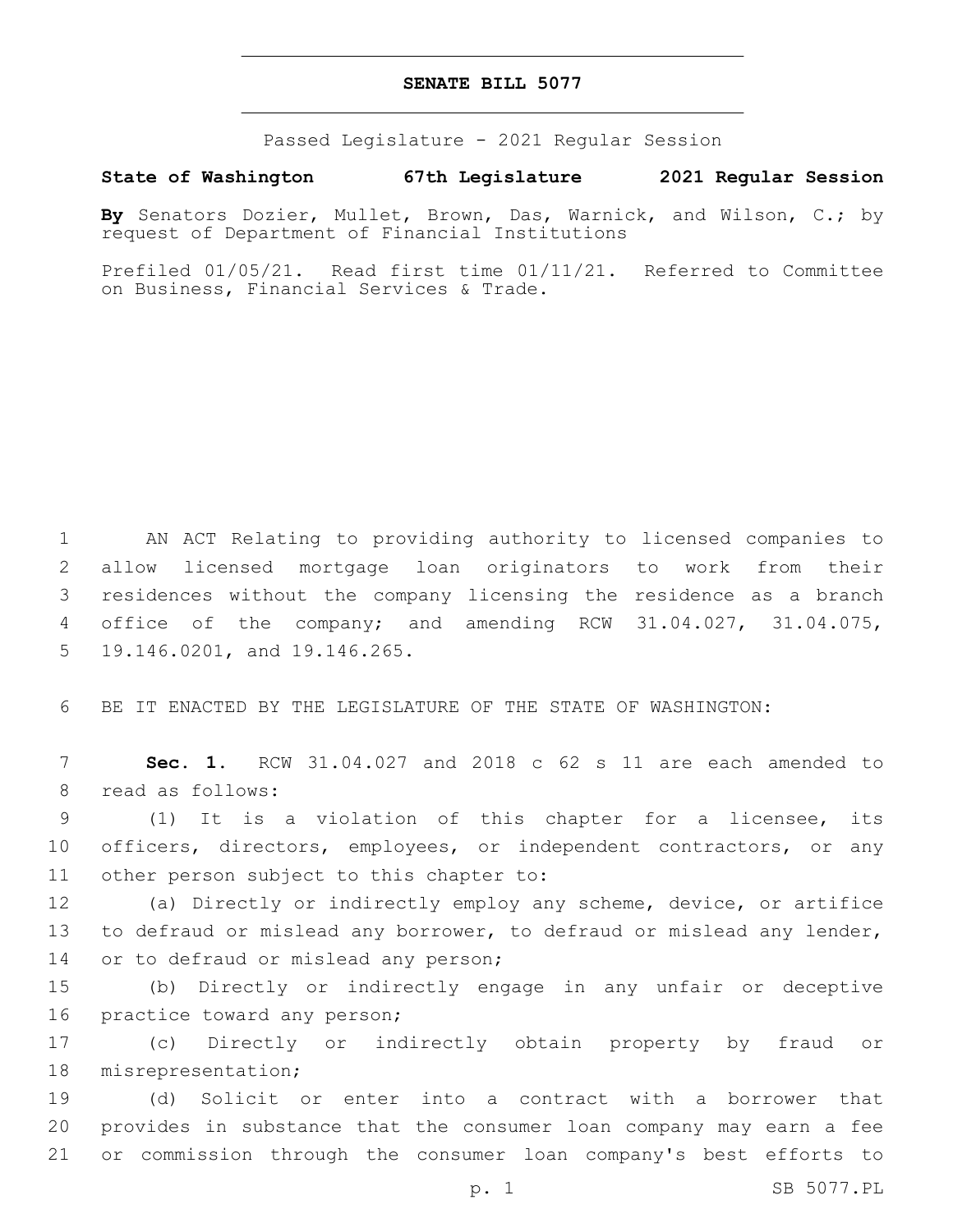obtain a loan even though no loan is actually obtained for the borrower;2

 (e) Solicit, advertise, or enter into a contract for specific interest rates, points, or other financing terms unless the terms are actually available at the time of soliciting, advertising, or 6 contracting;

 (f) Fail to make disclosures to loan applicants as required by 8 RCW 31.04.102 and any other applicable state or federal law;

 (g) Make, in any manner, any false or deceptive statement or representation with regard to the rates, points, or other financing terms or conditions for a residential mortgage loan or engage in bait 12 and switch advertising;

 (h) Negligently make any false statement or knowingly and willfully make any omission of material fact in connection with any reports filed with the department by a licensee or in connection with 16 any investigation conducted by the department;

 (i) Make any payment, directly or indirectly, to any appraiser of a property, for the purposes of influencing the independent judgment 19 of the appraiser with respect to the value of the property;

 (j) Accept from any borrower at or near the time a loan is made 21 and in advance of any default an execution of, or induce any borrower to execute, any instrument of conveyance, not including a mortgage or deed of trust, to the lender of any ownership interest in the borrower's primary dwelling that is the security for the borrower's 25 loan;

 (k) Obtain at the time of closing a release of future damages for usury or other damages or penalties provided by law or a waiver of 28 the provisions of this chapter;

 (l) Advertise any rate of interest without conspicuously disclosing the annual percentage rate implied by that rate of 31 interest;

 (m) Violate any applicable state or federal law relating to the 33 activities governed by this chapter; or

 (n) Make or originate loans from any unlicensed location. It is not a violation for a licensed mortgage loan originator to originate loans from an unlicensed location if that location is the licensed mortgage loan originator's residence and the licensed mortgage loan 38 originator and licensed sponsoring company comply with RCW 31.04.075.

 (2) It is a violation of this chapter for a student education 40 loan servicer to: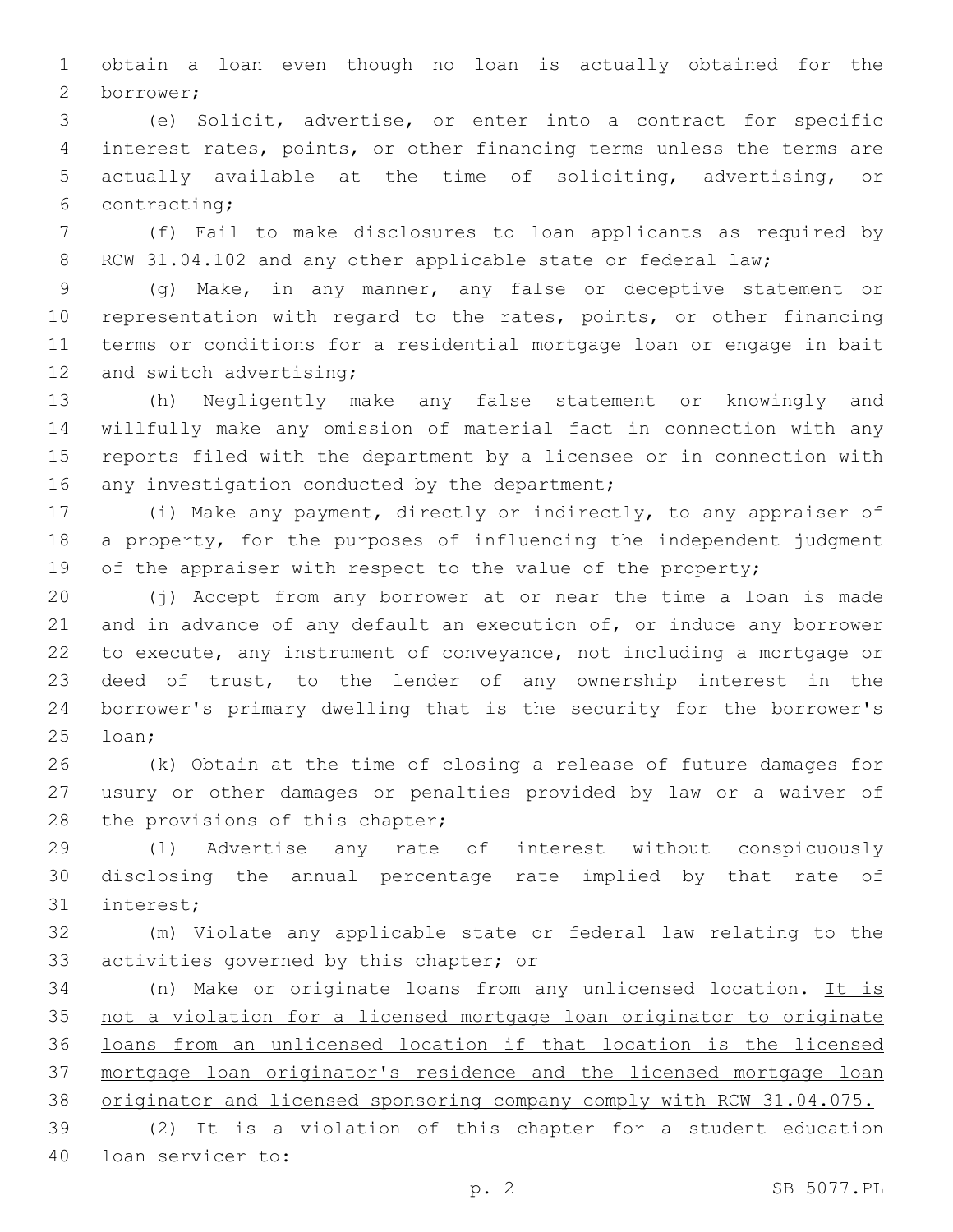(a) Conduct licensable activity from any unlicensed location;

 (b) Misrepresent or omit any material information in connection with the servicing of a student education loan including, but not limited to, misrepresenting the amount, nature, conditions, or terms of any fee or payment due or claimed to be due on a student education loan, the terms and conditions of the loan agreement, the availability of loan discharge or forgiveness options, the availability and terms of and process for enrolling in income-driven repayment, or the borrower's obligations under the loan;

 (c) Provide inaccurate information to a credit bureau, thereby harming a student education loan borrower's creditworthiness, including failing to report both the favorable and unfavorable 13 payment history of the student education loan;

 (d) Fail to report to a consumer credit bureau at least annually if the student education loan servicer regularly reports information 16 to a credit bureau:

 (e) Refuse to communicate with an authorized representative of the student education loan borrower who provides a written authorization signed by the student education loan borrower. However, the student education loan servicer may adopt procedures reasonably related to verifying that the representative is in fact authorized to act on behalf of the student education loan borrower;

 (f) Refuse to communicate with the student education loan borrower or an authorized representative of the student education 25 loan borrower;

 (g) Apply payments made by a borrower to the outstanding balance of a student education loan, or allocate a payment across a group of student education loans, in a manner that does not conform with the borrower's stated intent. However, this subsection (2)(g) does not require application of a student education loan in a manner contrary 31 to the express terms of the promissory note;

 (h) Fail to respond within fifteen calendar days to communications from the student loan advocate, or within such shorter, reasonable time as the student loan advocate may request in 35 his or her communication; or

 (i) Fail to provide a response within fifteen calendar days to a consumer complaint submitted to the servicer by the student loan advocate. If necessary, a licensee may request additional time up to a maximum of forty-five calendar days, provided that such request is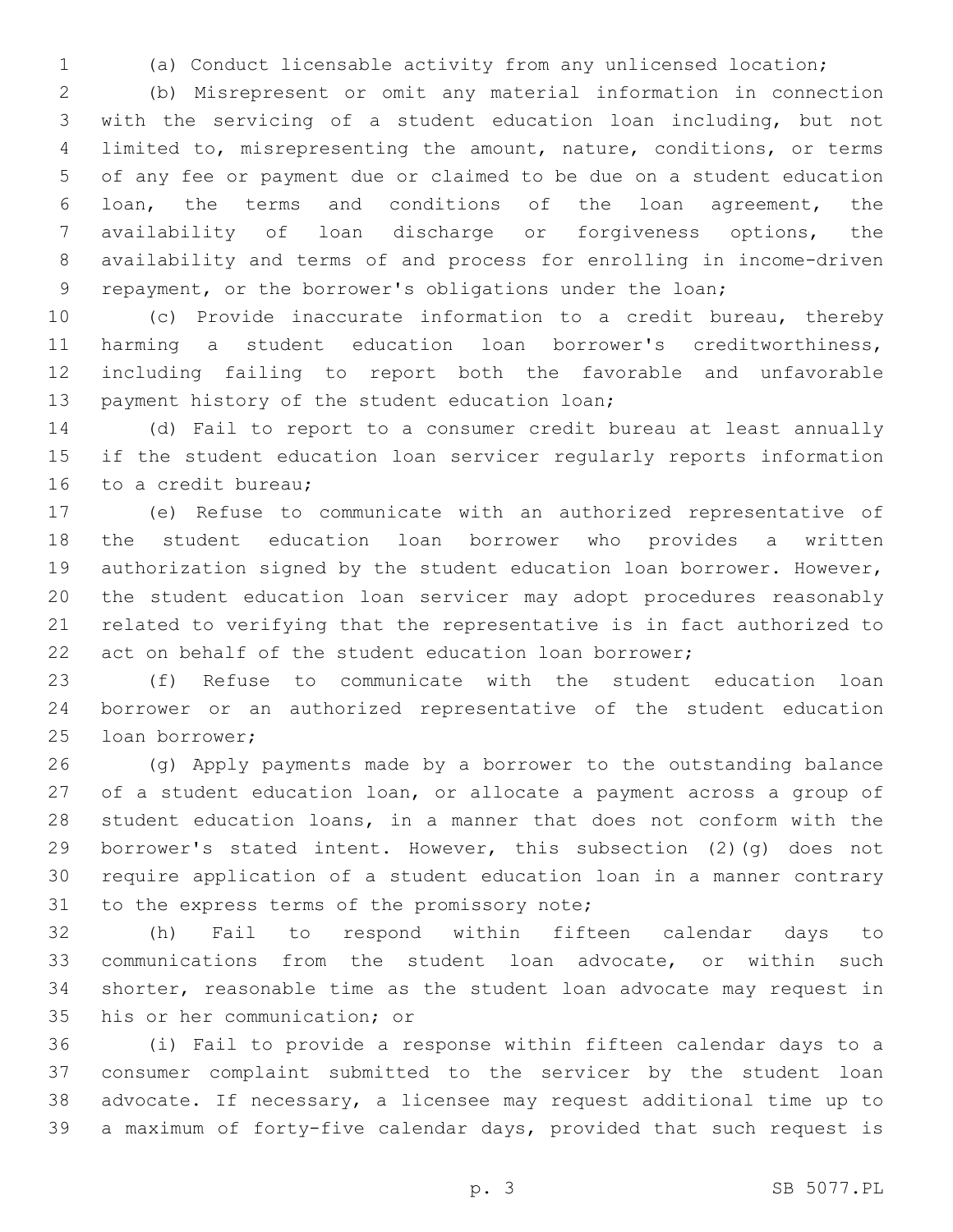accompanied by an explanation why such additional time is reasonable 2 and necessary.

 (3) The director's obligations or duties under chapter 62, Laws of 2018 are subject to section 21, chapter 62, Laws of 2018.

 **Sec. 2.** RCW 31.04.075 and 2015 c 229 s 23 are each amended to read as follows:6

7 (1) The licensee may not maintain more than one place of business 8 under the same license( $(\tau$  but the)) unless:

9 (a) The director ((may issue)) authorizes more than one license 10 to the same licensee upon approval of an application by the licensee 11 in a form and manner established by the director; or

 (b) The place of business is a licensed mortgage loan originator's residence and the licensed mortgage loan originator and licensed sponsoring company comply with state and federal information security requirements and all other requirements set forth in rule for mortgage loan originators working from their residences as provided in this chapter and in rule, consistent with the purposes of 18 this section.

19 (2) Whenever a licensee wishes to change the place of business to a street address other than that reported in the nationwide mortgage licensing system and registry, the licensee must give prior written notice to the director, pay the fee, and obtain the director's 23 approval.

 **Sec. 3.** RCW 19.146.0201 and 2015 c 229 s 7 are each amended to 25 read as follows:

 It is a violation of this chapter for loan originators, mortgage brokers, officers, directors, employees, independent contractors, or 28 any other person subject to this chapter to:

 (1) Directly or indirectly employ any scheme, device, or artifice to defraud or mislead borrowers or lenders or to defraud any person;

 (2) Directly or indirectly engage in any unfair or deceptive 32 practice toward any person;

 (3) Directly or indirectly obtain property by fraud or 34 misrepresentation;

 (4) Solicit or enter into a contract with a borrower that provides in substance that the mortgage broker may earn a fee or commission through the mortgage broker's "best efforts" to obtain a loan even though no loan is actually obtained for the borrower;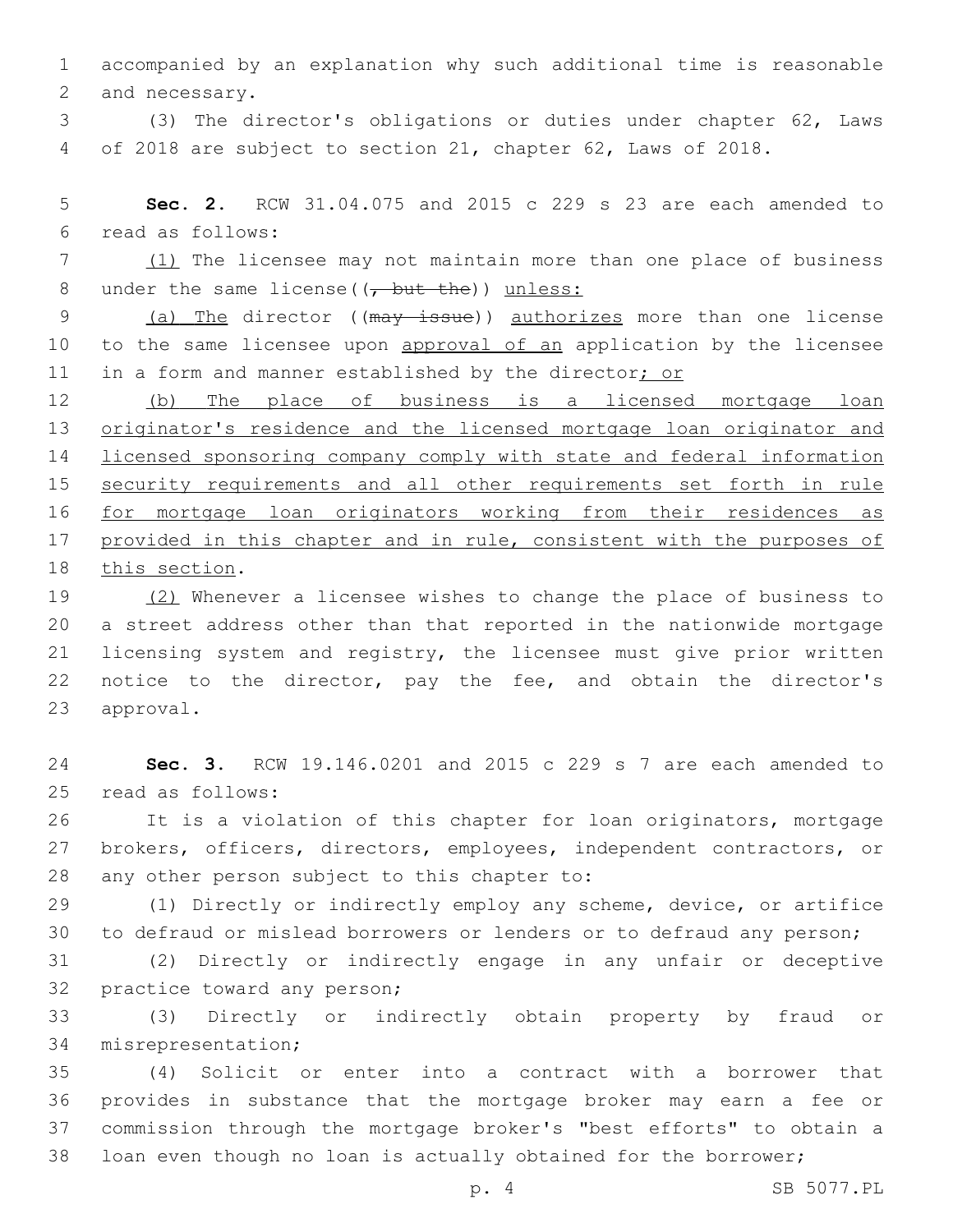(5) Solicit, advertise, or enter into a contract for specific interest rates, points, or other financing terms unless the terms are actually available at the time of soliciting, advertising, or contracting from a person exempt from licensing under RCW 19.146.020(1)(f) or a lender with whom the mortgage broker maintains a written correspondent or loan broker agreement under RCW 19.146.040;7

 (6) Fail to make disclosures to loan applicants and noninstitutional investors as required by RCW 19.146.030 and any 10 other applicable state or federal law;

 (7) Make, in any manner, any false or deceptive statement or representation with regard to the rates, points, or other financing terms or conditions for a residential mortgage loan or engage in bait 14 and switch advertising;

 (8) Negligently make any false statement or knowingly and willfully make any omission of material fact in connection with any reports filed by a licensee or in connection with any investigation 18 conducted by the department;

 (9) Make any payment, directly or indirectly, to any appraiser of a property, for the purposes of influencing the independent judgment 21 of the appraiser with respect to the value of the property;

 (10) Advertise any rate of interest without conspicuously disclosing the annual percentage rate implied by such rate of 24 interest;

 (11) Fail to comply with state and federal laws applicable to the 26 activities governed by this chapter;

 (12) Fail to pay third-party providers no later than thirty days after the recording of the loan closing documents or ninety days after completion of the third-party service, whichever comes first, unless otherwise agreed or unless the third-party service provider has been notified in writing that a bona fide dispute exists regarding the performance or quality of the third-party service;

 (13) Collect, charge, attempt to collect or charge or use or propose any agreement purporting to collect or charge any fee 35 prohibited by RCW 19.146.030 or 19.146.070;

 (14)(a) Except when complying with (b) and (c) of this subsection, act as a loan originator in any transaction (i) in which the loan originator acts or has acted as a real estate broker or salesperson or (ii) in which another person doing business under the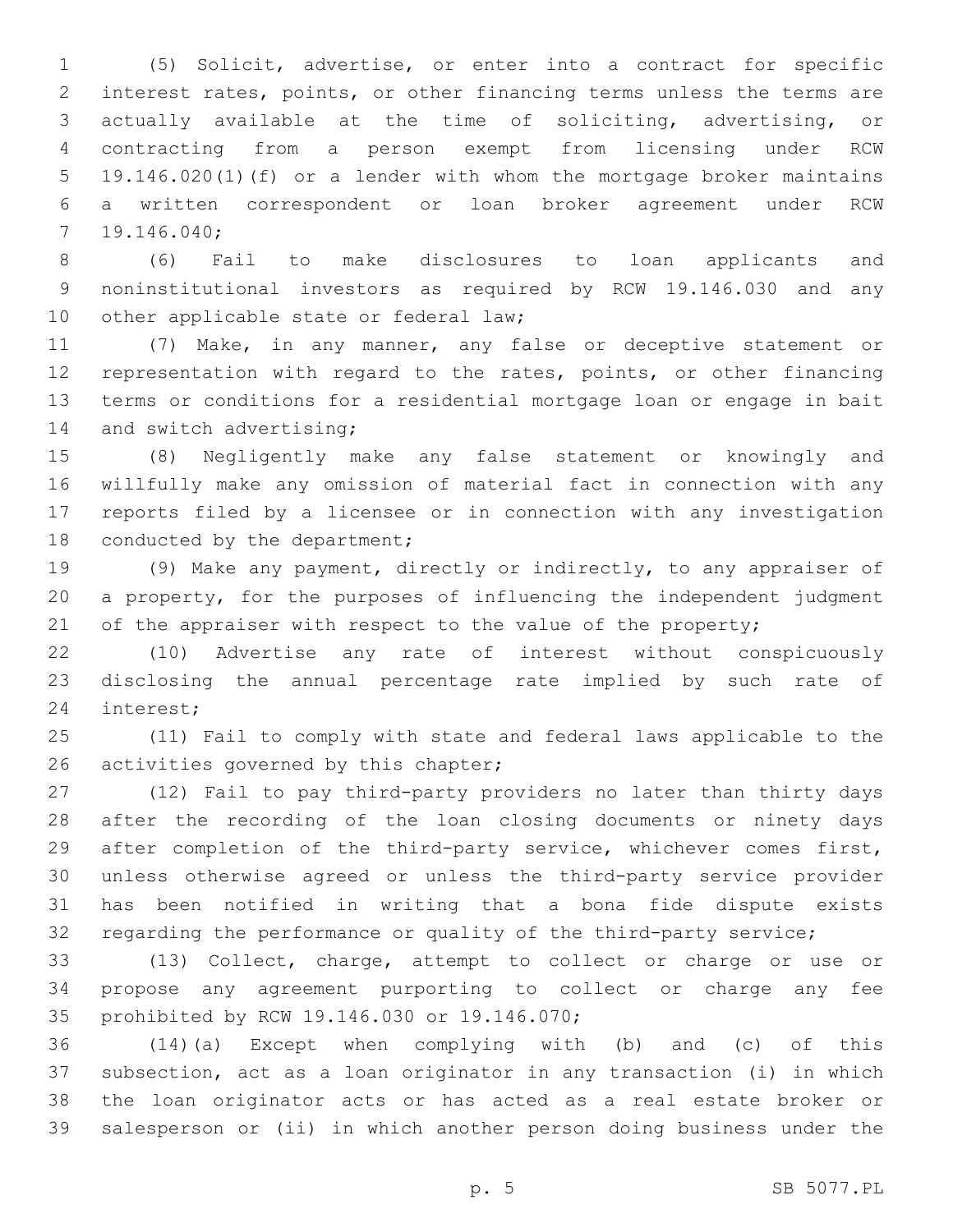same licensed real estate broker acts or has acted as a real estate 2 broker or salesperson;

 (b) Prior to providing mortgage services to the borrower, a loan originator, in addition to other disclosures required by this chapter and other laws, must provide to the borrower the following written disclosure:6

 THIS IS TO GIVE YOU NOTICE THAT I OR ONE OF MY ASSOCIATES HAVE/HAS ACTED AS A REAL ESTATE BROKER OR SALESPERSON REPRESENTING THE BUYER/SELLER IN THE SALE OF THIS PROPERTY TO YOU. I AM ALSO A LOAN ORIGINATOR, AND WOULD LIKE TO PROVIDE MORTGAGE SERVICES TO YOU IN CONNECTION WITH YOUR LOAN TO 12 PURCHASE THE PROPERTY.

 YOU ARE NOT REQUIRED TO USE ME AS A LOAN ORIGINATOR IN CONNECTION WITH THIS TRANSACTION. YOU ARE FREE TO COMPARISON SHOP WITH OTHER MORTGAGE BROKERS AND LENDERS, AND TO SELECT ANY MORTGAGE BROKER OR LENDER OF YOUR CHOOSING; and

 (c) A real estate broker or salesperson licensed under chapter 18.85 RCW who also acts as a mortgage broker must carry on such mortgage broker business activities and must maintain such person's mortgage broker business records separate and apart from the real estate broker activities conducted pursuant to chapter 18.85 RCW. Such activities are separate and apart even if they are conducted at 23 an office location with a common entrance and mailing address, so long as each business is clearly identified by a sign visible to the public, each business is physically separated within the office facility, and no deception of the public as to the separate identities of the broker business firms results. This subsection (14)(c) does not require a real estate broker or salesperson licensed under chapter 18.85 RCW who also acts as a mortgage broker to maintain a physical separation within the office facility for the conduct of its real estate and mortgage broker activities where the director determines that maintaining such physical separation would constitute an undue financial hardship upon the mortgage broker and 34 is unnecessary for the protection of the public;

 (15) Fail to comply with any provision of RCW 19.146.030 through 19.146.080 or any rule adopted under those sections;

 (16) Originate loans from any unlicensed location. It is not a violation for a licensed mortgage loan originator to originate loans from an unlicensed location if that location is the licensed mortgage